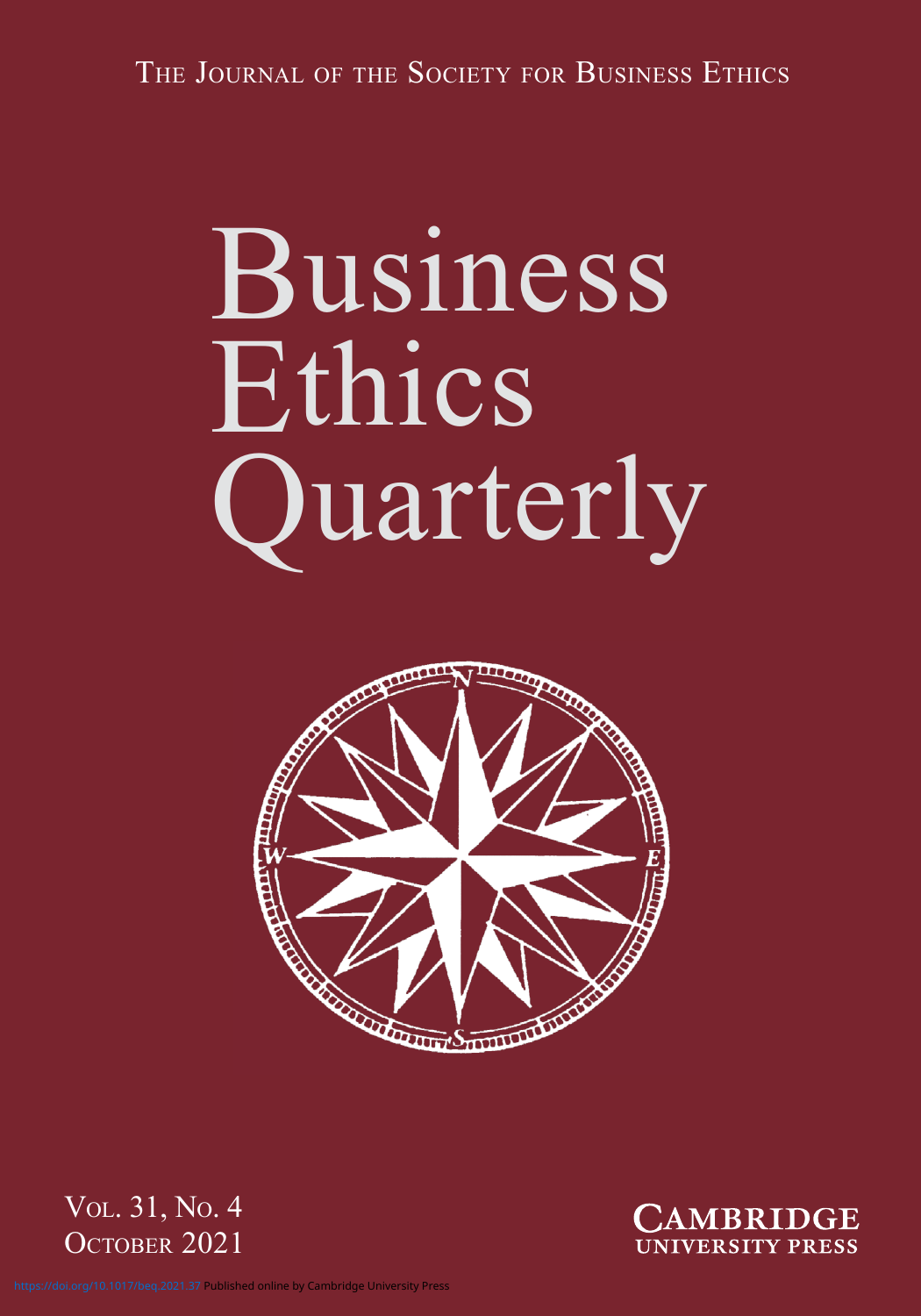# **Business Ethics Quarterly**

*Business Ethics Quarterly* (BEQ) is a peer-reviewed scholarly journal that publishes theoretical and empirical research relevant to the ethics of business. Since 1991 this multidisciplinary journal has published articles and reviews on a broad range of topics, including the internal ethics of business organizations, the role of business organizations in larger social, political and cultural frameworks, and the ethical quality of market-based societies and market-based relationships. It recognizes that contributions to the better understanding of business ethics can come from any quarter and therefore publishes scholarship rooted in the humanities, social sciences, and professional fields.

## **The multidisciplinary scholarly journal of the Society for Business Ethics**

The Society for Business Ethics (sbeonline.org) is an international organization providing a forum for those interested in research, teaching, or the practical application of ethical principles and concepts to the management of businesses. Membership is open to scholars and professionals specializing in business ethics as well as anyone else seeking the benefits of membership. The society welcomes members from all disciplines.

Society for Business Ethics membership includes online access to all issues of the journal, except where prohibited, and members have the option of taking print copies as well.

Individuals can become members at https://www.cambridge.org/core/membership/sbe.

*Business Ethics Quarterly* is published by Cambridge Journals on behalf of the Society for Business Ethics. The journal is included in the Cambridge Journals Online service and can be found at https://www.cambridge.org/beq.

#### ISSN: 1052-150X E-ISSN: 2153-3326

© The Society for Business Ethics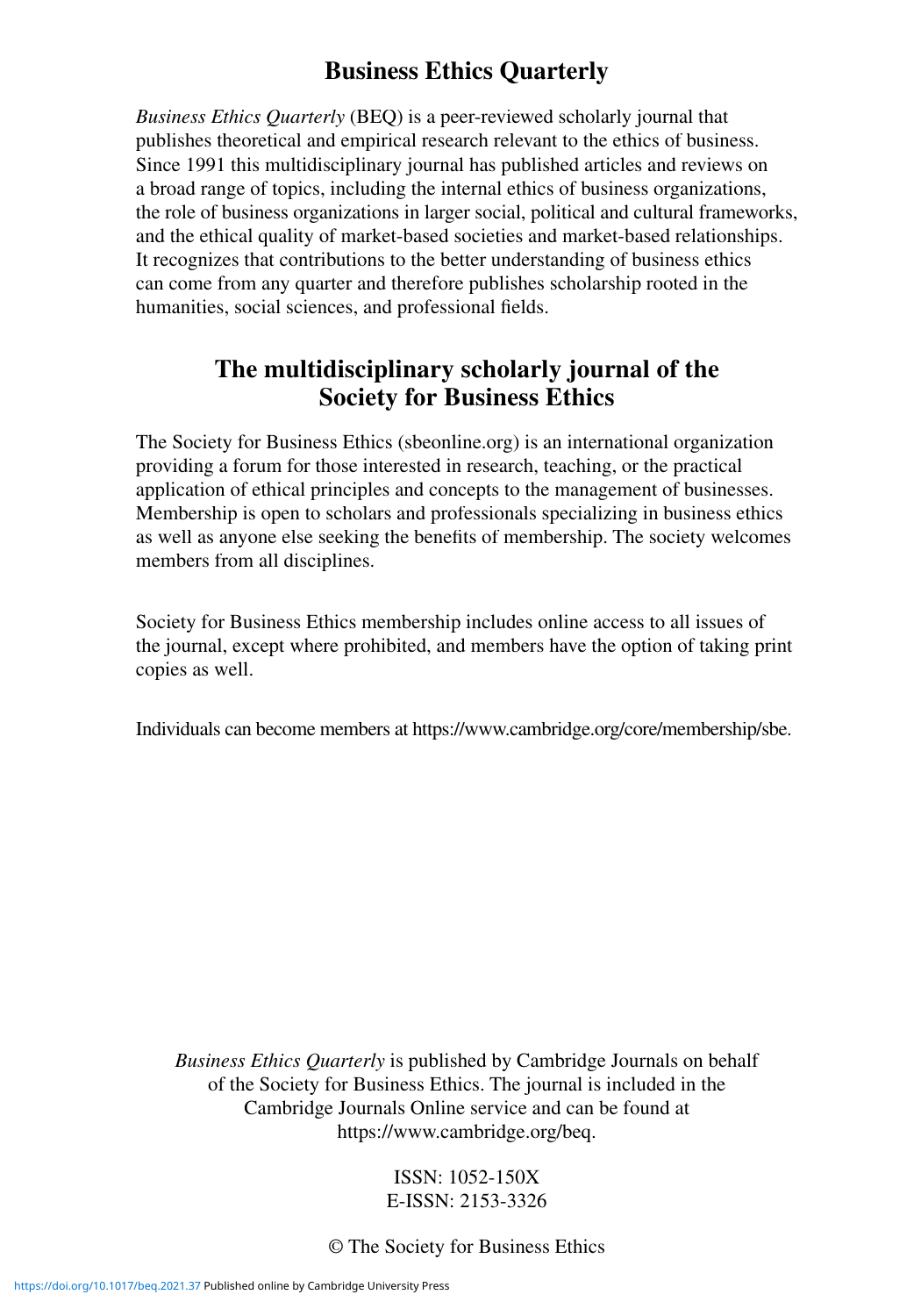# Business **Ethics** Quarterly

**Editor**

Bruce Barry Vanderbilt University, USA

#### **Senior Associate Editor**

Denis G. Arnold University of North Carolina at Charlotte, USA

#### **Associate Editors**

Cedric Dawkins Loyola University Chicago, USA

> Jeffrey Moriarty Bentley University, USA

Andreas Rasche Copenhagen Business School, Denmark Juliane Reinecke King's College London, UK

Scott Reynolds University of Washington, USA

Andreas Georg Scherer University of Zürich, Switzerland

Gary R. Weaver University of Delaware, USA

#### **Book Review Editor**

Miguel Alzola Fordham University, USA

**Managing Editor** Joanna Osiewicz-Lorenzutti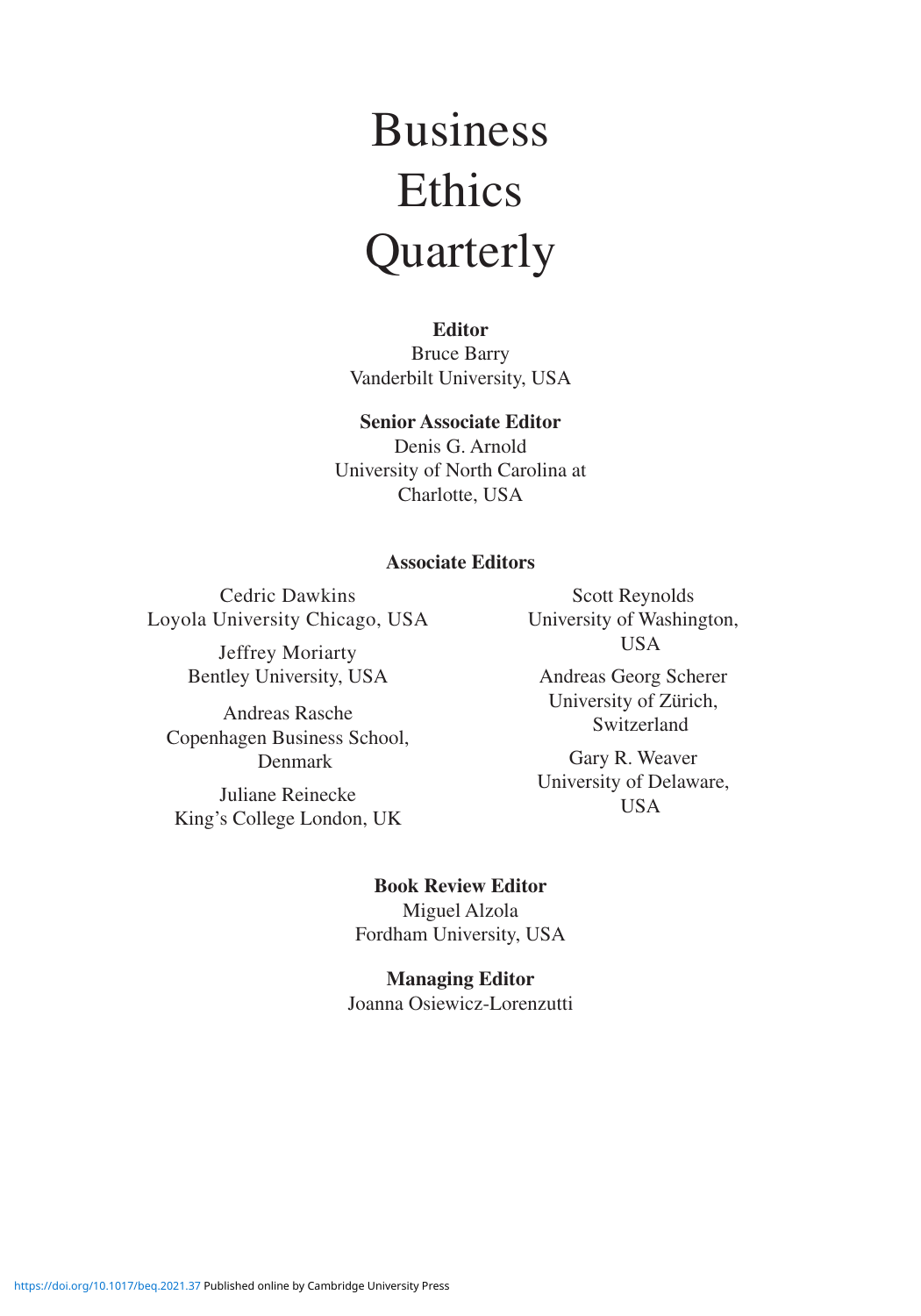## **Editorial Board**

**Bradley R. Agle** Brigham Young University, USA

**Anke Arnaud** Embry-Riddle University, USA

**Robert Audi** University of Notre Dame, USA

**Michael L. Barnett** Rutgers University, USA

**Max Bazerman** Harvard University, USA

**Shawn Berman** University of New Mexico, USA

**Sandrine Blanc** KU Leuven, Belgium

**John Boatright** Loyola University Chicago, USA

**Stephen Brammer** University of Bath, UK

**Michael Brown** The Pennsylvania State University, **USA** 

**Kenneth Butterfield** Washington State University, USA

**Joanne B. Ciulla** Rutgers University, USA

**Richard T. De George** University of Kansas, USA

**Niki A. den Nieuwenboer** University of Kansas, USA

**Thomas Donaldson** University of Pennsylvania, USA

**Wim W. Dubbink** Universiteit van Tilburg, The Netherlands

**Heather Elms** American University, USA

**Timothy L. Fort** Indiana University, USA

**Jeff Frooman** University of New Brunswick, Canada

**James Gaa** University of Alberta, Canada

**Dirk Ulrich Gilbert** University of Hamburg, Germany

**Jerry Goodstein** Washington State University, USA **Sean Hannah** Wake Forest University, USA

**Jeffrey S. Harrison** University of Richmond, USA

**David Hess** University of Michigan, USA

**Bryan Husted** York University, Canada

**Harvey S. James** University of Missouri, USA

**Tae Wan Kim** Carnegie Mellon University, USA

**Jennifer Kish-Gephart** University of Massachusetts - Amherst, USA

**Maribeth Kuenzi** Southern Methodist University, USA

**Kelly Martin** Colorado State University, USA

**Kirsten Martin** University of Notre Dame, USA

**Sébastien Mena** The Hertie School, Germany

**Geoff Moore** University of Durham, UK

**Peter Muchlinski** University of London, UK

**Patrick E. Murphy** University of Notre Dame, USA

**Lisa H. Newton** Farifield University, USA

**Richard P. Nielsen** Boston College, UK

**Wayne Norman** Duke University, USA

**Marc Orlitzky** University of South Australia, Australia

**Déborah Phillippe** University of Lausanne, Switzerland

**Joshua Preiss** Minnesota State University, USA

**John Roberts** University of Sydney, Australia

**Lori Verstegen Ryan** San Diego State University, USA

**Michael Santoro** Santa Clara University, USA

**Tobey K. Scharding** Rutgers University, USA

**Marshall Schminke** University of Central Florida, USA

**Douglas Schuler** Rice University, USA

**Amy J. Sepinwall** University of Pennsylvania, USA

**Abraham A. Singer** Loyola University Chicago, USA

**Alejo Sison** Universidad de Navarra, Spain

**Jeffery Smith** Seattle University, USA

**N. Craig Smith** INSEAD, France

**Jeremy Snyder** Simon Fraser University, Canada

**Scott Sonenshein** Rice University, USA

**Edward Soule** Georgetown University, USA

**Jason Stansbury** Calvin University, USA

**Alan Strudler** University of Pennsylvania, USA

**James Stacey Taylor** The College of New Jersey, USA

**Ann E. Tenbrunsel** University of Notre Dame, USA

**Linda Klebe Treviño** The Pennsylvania State University, USA

**Manuel Velasquez** Santa Clara University, USA

**Danielle Warren** Rutgers University, USA

**Ben Wempe** RSM Erasmus University, The Netherlands

**Andrew C. Wicks** University of Virginia, USA

**Former editors:** Patricia H. Werhane (1991–2000); George Brenkert (2000–2005); Gary R. Weaver (2005–2011); Dennis G. Arnold (2011–2016)